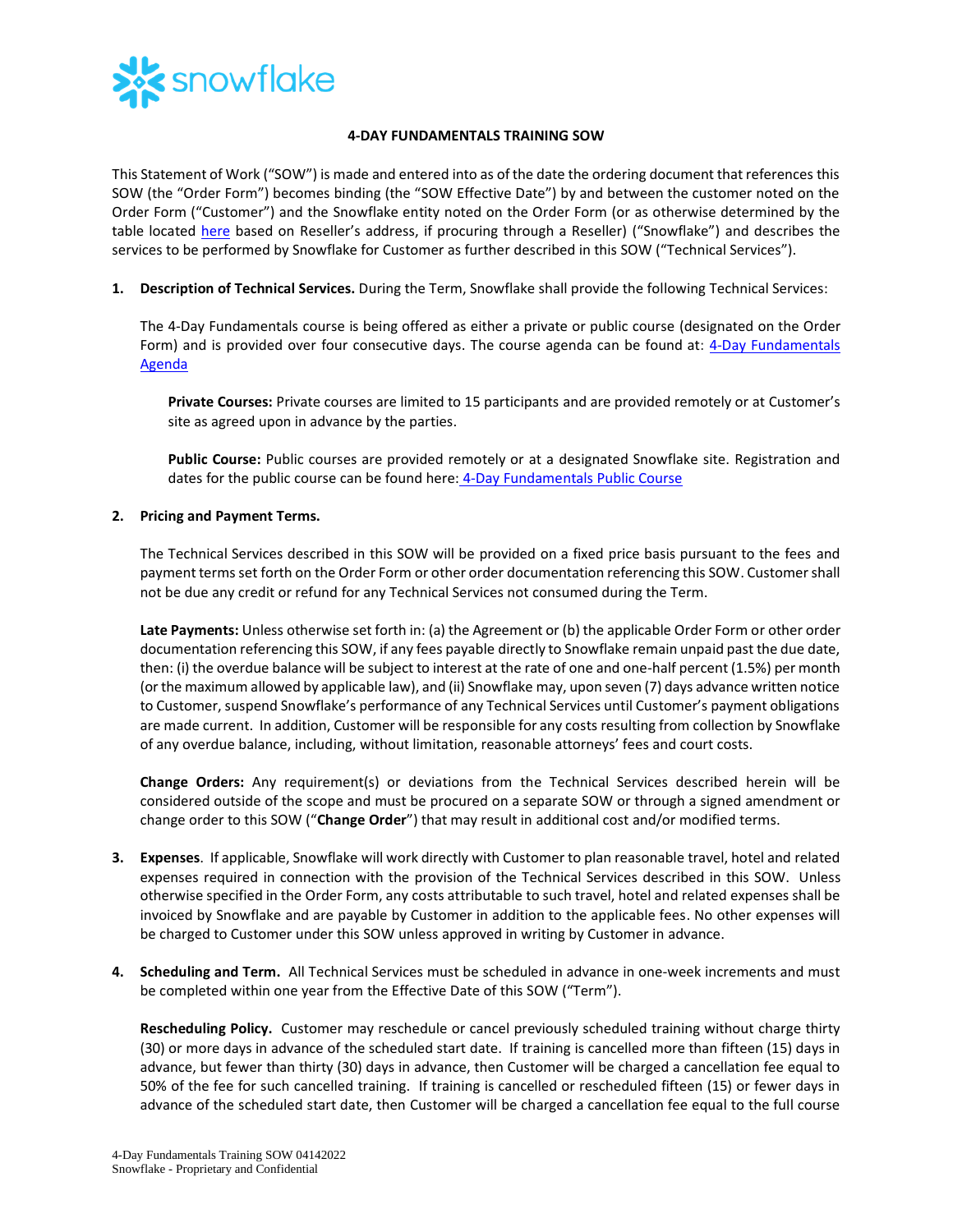

price for such cancelled training. The fees set forth in this section are in addition to any fees set forth above in Section 2 and will be billed separately.

Snowflake reviews public course enrollment 2-weeks prior to the start date. If there is insufficient enrollment to run the event, Snowflake will notify Customer by email. Snowflake is not responsible for non-refundable travel or other expenses incurred by the Customer.

**5. General Provisions.** This SOW shall be governed by the Agreement as defined herein. The "Agreement" means, in order of precedence, the following agreement that governs the use of the Snowflake product or service (the "Service") entered into by Customer: (i) the fully executed Master SaaS Agreement or similar agreement; (ii) the Snowflake Terms of Service located at: [https://www.snowflake.com/legal/;](https://www.snowflake.com/legal/) or (iii) the Snowflake Self-Service On Demand Terms of Service located at: [https://www.snowflake.com/legal/.](https://www.snowflake.com/legal/) If the Agreement does not expressly include terms applicable to Snowflake's provision of Technical Services, then for purposes of this SOW, the Agreement shall also incorporate by this reference the terms and conditions of the Snowflake Technical Services Addendum located a[t https://www.snowflake.com/legal/](https://www.snowflake.com/legal/) ("Addendum"). For clarity, Customer's use of the Service is governed by the Agreement and not this SOW. Upon execution of the Order Form or other documentation referencing the SOW, this SOW shall be incorporated by reference into the Agreement. In the event of any inconsistency or conflict between the terms and conditions of this SOW and the Agreement, the terms and conditions of this SOW shall govern with respect to the subject matter of this SOW only. Unless otherwise defined herein, capitalized terms used in this SOW shall have the meaning defined in the Agreement or Addendum (as applicable). This SOW may not be modified or amended except in a written agreement signed by a duly authorized representative of each party.

## **6. Assumptions and Dependencies.**

The parties agree on the following:

- a. Notwithstanding anything in the Agreement to the contrary, Snowflake shall own all rights, title and interest in and to the Service and any Technical Services, deliverables, tools or related pre-existing or developed intellectual property provided or made available by Snowflake under this SOW.
- b. Unless otherwise agreed to by the parties, all electronic and hard copy versions of any deliverables are provided for Customer's internal purposes only. Customer is prohibited from reselling or sublicensing any deliverables. Customer may not utilize the deliverables to replicate or attempt to perform the Technical Services or to develop or attempt to develop any of the products described in such deliverables. Deliverables are not subject to any maintenance, support or updates.
- c. Customer may not record, film, stream or otherwise capture in video or audio format any performance or aspect of the Technical Services.
- d. To facilitate security of Customer Data and associated systems, Customer will not grant Snowflake access to Customer Data under this SOW. In addition, except for Customer provided access to Customer's Snowflake Account (if contemplated within the scope of the Technical Services described herein), Customer will not grant Snowflake access to any Customer systems, Customer networks or Customer applications. If applicable, Customer is solely responsible for ensuring that the duration and scope of access to the Snowflake Account is strictly limited to the access required hereunder and such access may not extend past the Term of this SOW. Snowflake will have no liability under this SOW related to the access noted in this Section.
- e. Snowflake reserves the right to subcontract the Technical Services described herein. Snowflake will be responsible for the performance of any subcontractors engaged in the delivery of the subcontracted Technical Services.
- f. Customer will assign a Project Manager for the duration of the project who will coordinate meeting schedules and availability of Customer personnel reasonably needed for the delivery of the Technical Services.
- g. Customer will be responsible for determining if, how and when it will implement any recommendations